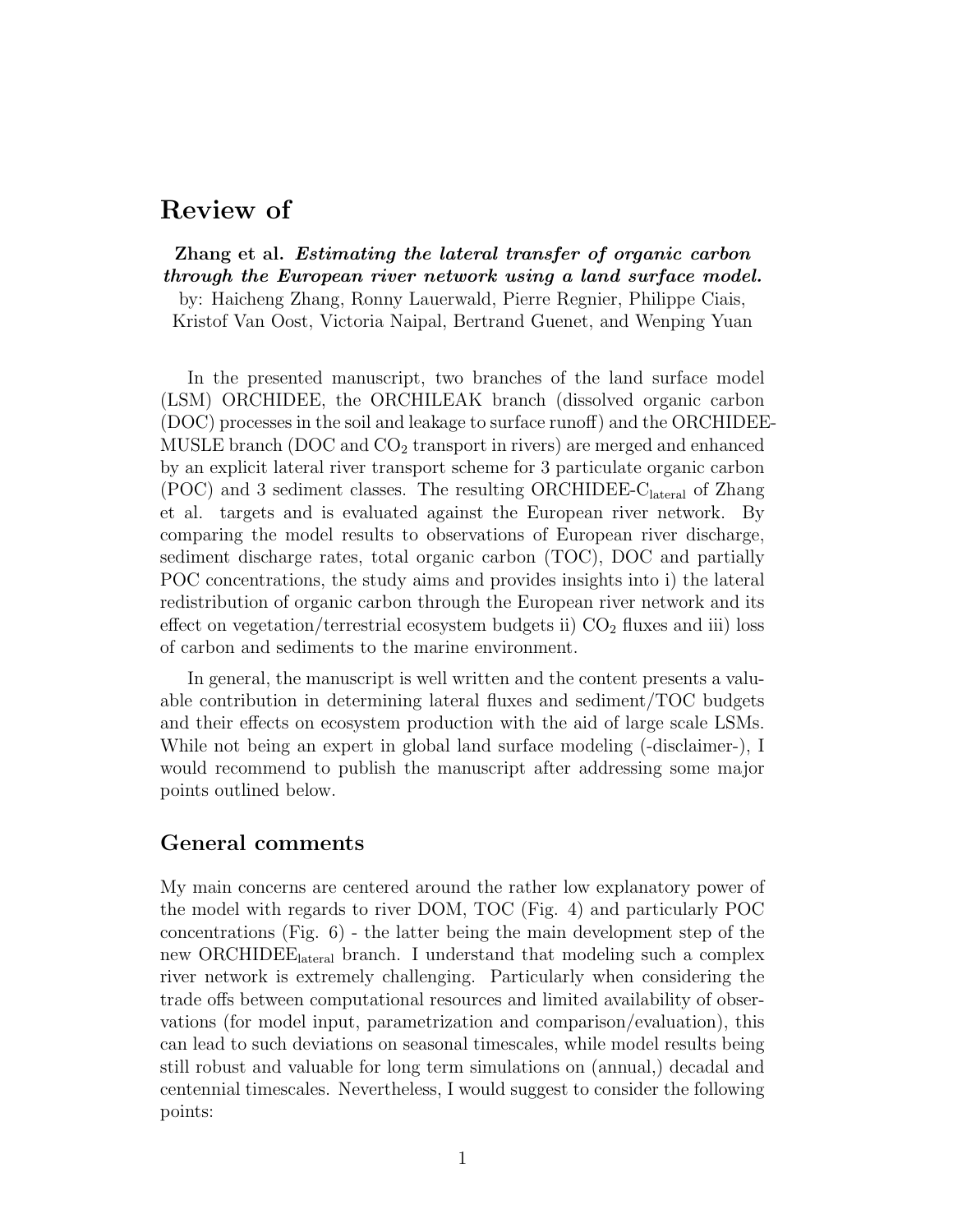- First, if I am not mistaken, calculating TOC-DOC=POC (according the authors caption in Fig. 4) would likely provide you with a much higher number of river measurements for POC than currently shown in Fig. 6 (assuming here that there is some overlap between TOC and DOC measurements for the river stations). Hence, a more direct comparison and evaluation between the new model development step and observations could (and should) be achieved beyond the river Rhine and Ems comparison demonstrated in Fig. 6.
- Second, since total mass fluxes are calculated via water volume transport times particulate and dissolved matter concentration, it would be helpful for the reader to show and discuss such comparison to observations in addition to the shown material (i.e. is it improving correlations compared to correlations for concentrations alone or further deteriorating them? - e.g. due to timing and/or the seasonal variability, see next point).
- Third, even though the model is targeted at large and long time scale simulations, the authors point out their models capability to potentially capture also sub-year time scales like e.g. seasons. Capturing variability is often an issue for models. The here presented model seem to overestimate the seasonal variability for DOC and TOC, while not for POC concentrations - why is that? I highly encourage a discussion on the variability. I believe it would be very valuable to investigate and discuss it (e.g. with regards to seasonality e.g. with a relative deviation to observations to enable better comparison between rivers in the time domain). It could provide insights into potential consistent deviation pattern and origins of variability (to me it looks as if there is a blurred, but consistent pattern). I suggest to discuss the potential origins of the too high (DOC,TOC) and low (POC) variability in the light of the model shortcomings and potential future development steps.

## Minor comments

While I am not a native speaker, I make some wording suggestions below.

• Generally, I would encourage to place the two tables being currently in the supplementary material into the main text.

#### Main document

l.60 predicting or projecting?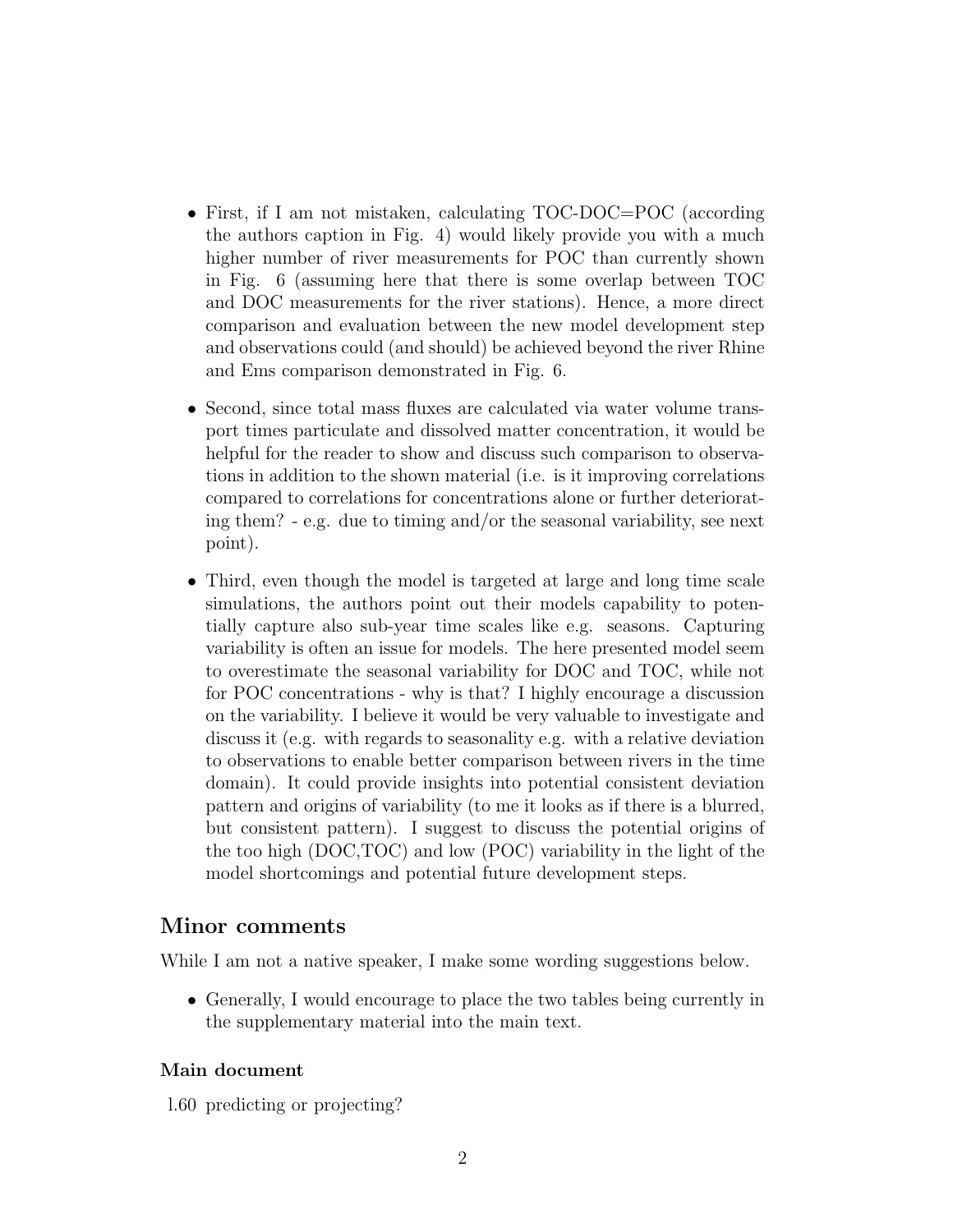- l.75 have been developed
- l.78/79 how does this eventually relate to the seemingly lower POC than DOC concentrations in rivers and to the results presented?  $\rightarrow$  discussion
	- l.86 How about new production in rivers?
	- l.154 go to  $\rightarrow$  enter
	- l.180 a forcing file
	- l.191 by a basin-specific
	- l.207 finer
	- 1.220 Sediment and particulate organic carbon delivery... (opposed to  $CO<sub>2</sub>$ carbon) Maybe a question of a non-initiated reader (and potentially something to clarify): are basin and grid cell in your model description interchangable or how is a 'basin' defined in the model realm?
	- l.230 check the units also for a
	- l.254 sentense ends abruptly something is missing
	- $1.255$  typesetting  $+$  space
	- l.257 conditions to ...? something seems to be missing
	- Fig.1 since  $\text{POC}_{a,p,s}$  appear later in the text, please add the explanation in the caption. Further, I suspect, it's a typo:  $\text{POC}_c \rightarrow \text{POC}_s$ ?
	- l.302f is the  $S_{fast\_h2o}$  correctly placed? I suspect, it should be after 'water reservoir', since the residence time is  $\tau_{fast}$  or not?
	- l.305 from the fast water reservoir into the stream reservoir
	- l.308  $\tau$  is thus far undefined, if I am not mistaken
	- l.311 enters the stream reservoir
	- l.313 transports
	- l.316f sediment in the stream ... determined by  $F_{Fout\_sed}$  ... sediment input by flooding water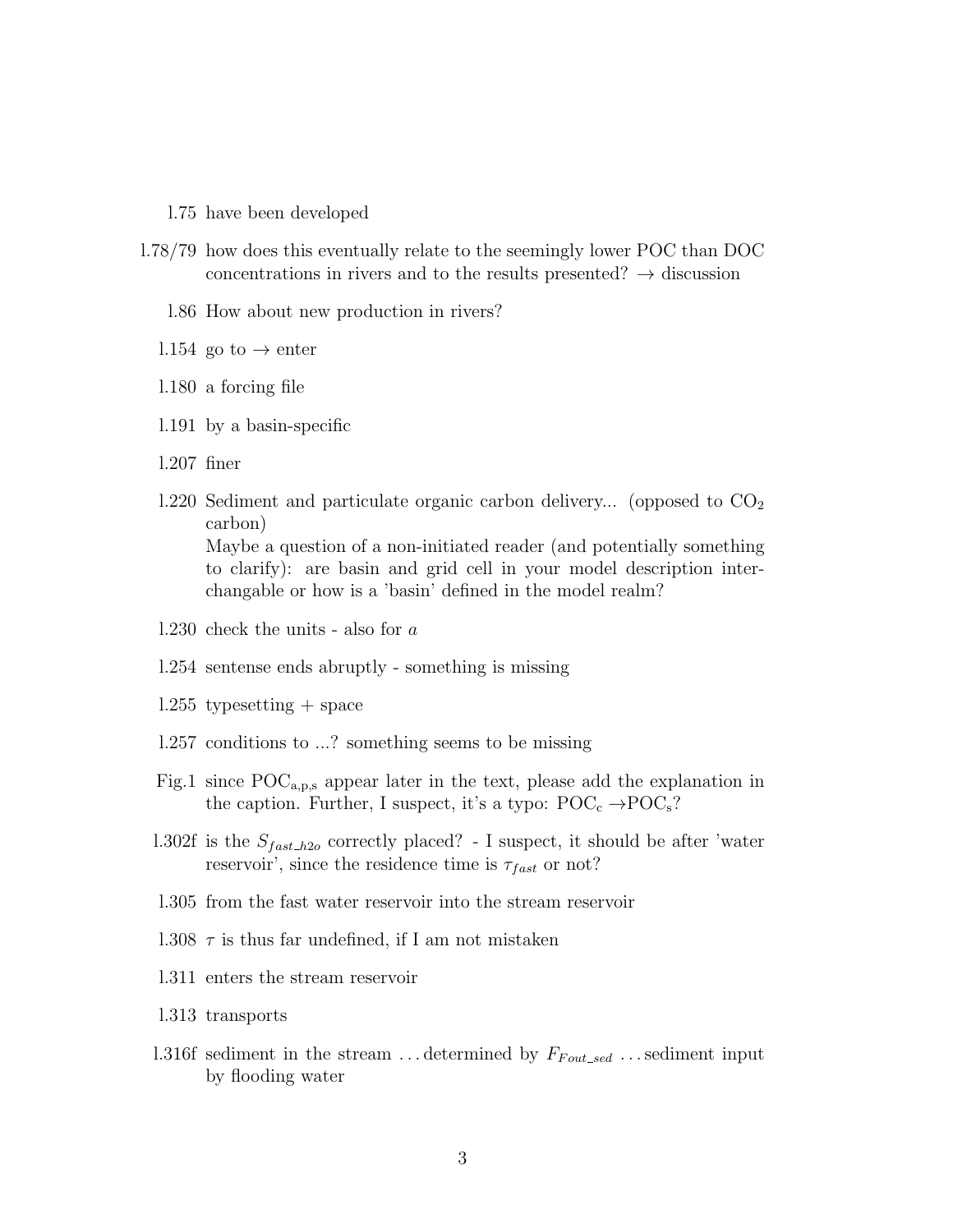- l.318 maybe a matter of specialization of science communities, but is there a difference between resuspension (or erosion) and re-detachment of sediment? (also in Fig.1)
- l.343 each grid, and we thus require/apply a different approach described in the following (or something similar - as a reader, I was a bit lost with this last sentence)
- l.408 different particle sizes
- l.447ff Why did you chose the turnover time for the passive soil organic carbon content the same as the active one and not as the slow one? This also puzzles me a bit later on in the discussion, where you seem to provide good reasons for slower turnover times when soil passive organic carbon is released to rivers (see below).
	- l.456 I believe this is a bit misleadingly written. I suspect that you mean that the deposited sediment becomes part of the surface soil layer (and does not become a new layer - otherwise, one would end up with lots of layers)
	- l.467 over Europe and parts of Middle East and Africa (. . . )
- l.470 is there any reason for 2 days (and not for one or more than 2)?
- l.473 all the flooding waters
- l.476 First you make the point that there is substantial spatial variation of  $P_{floading}$  and then you assume it the same for Europe. Why and what are the consequences? - also for your later comparison, l. 506/507
- l.478 Following Zhang et al.
- l.493 I suspect you want to refer to Eq. 10 (not 5)?
- l.503 as forcing data
- l.507 (locations see Fig...)
- l.516f if I interpret your caption of Fig. 4 correctly (and to my knowledge), you can derive POC content by TOC-DOC=POC, which should result in a much larger data base you can compare your model simulations to, right? See my main comments.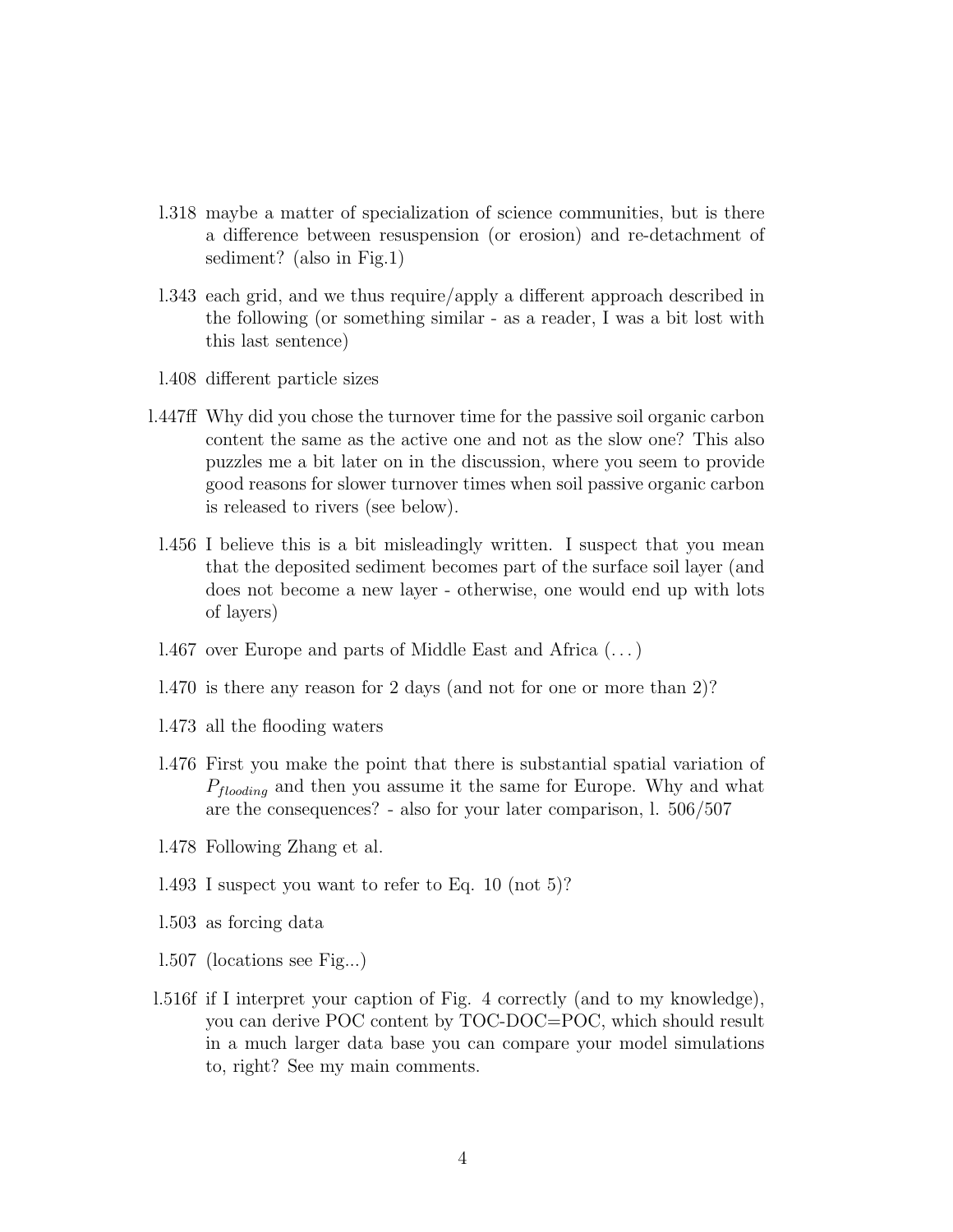- l.607ff As mentioned in the main comments part, I would like to see the temporal variability of the simulation in contrast to observations more indepth discussed (also for POC). I believe understanding this model behavior better could provide important insights.
	- l.613 Note that (typo)
- l.625-634 this potentially requires re-working, if TOC-DOC=POC
	- Fig.7 I might misinterpret here something, but isn't upland  $loss =$  delivery to river? If it is, then I cannot relate the values for DOC and POC loss in Fig.7 to the DOC and POC delivery shown in Fig. S11b of the supplementary material (where POC≈  $18 \text{ Tg C yr}^{-1}$  and DOC≈  $7 \text{ Tg C yr}^{-1}$ ). Otherwise, some explanations would be helpful to understand the discrepancies.
	- 1.682 Although the  $\dots$  (no 'but')
	- l.684 rivers are much smaller
	- l.723 NEP is undefined, or do you mean NPP? (also in the next line)
	- l.759 becomes part of the surface soil layer (see comment above)
	- l.771ff As written above, I am a bit puzzled about the choice of the turnover time of passive POC in rivers. If I am getting you right, you try to justify the parameters value choice with the decomposed fraction of the overall POC pool. Since you unfortunately never show the fractions of fast, slow and passive POC (would be nice to find such plot ion the supplementary material), I wonder, which of the POC contributes most to the overall decomposition loss. How relevant is the choice of this value for your results?
		- l.787 that ignoring lateral
		- l.791 here NBP is differently defined than before, if NEP was not a typo (see before)
		- l.820 Estimations by Maavara
		- l.831 cancel out one of the 'e.g.'
- l.843+846 I am a bit uncertain, if evasion is the right word here, maybe better 'efflux' (or net outgassing)?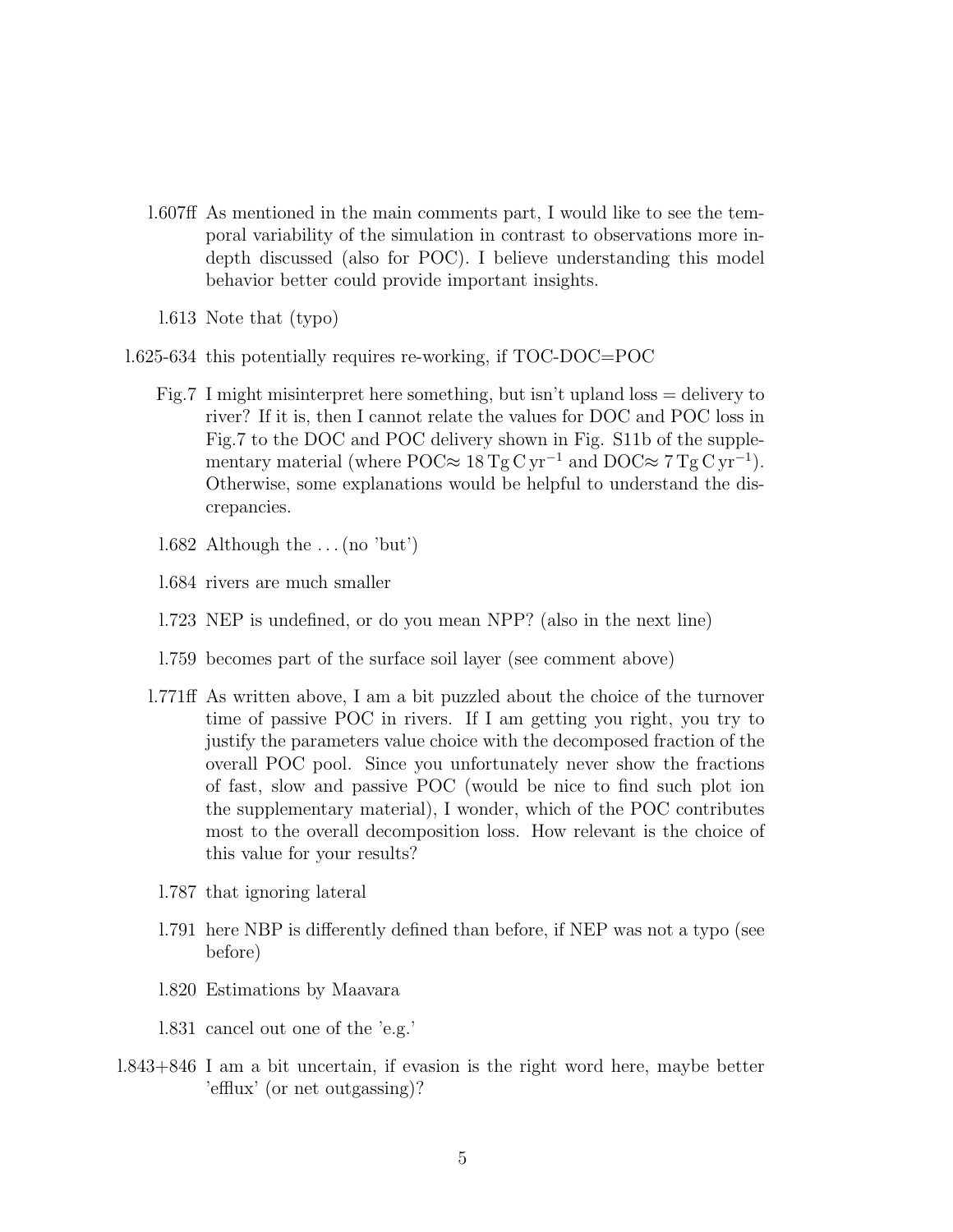- l.873 do you mean: Even though there are still . . .
- l.877 contrasting regions (?)
- l.878 to predict
- l.879ff I am a bit puzzled with regards to the models versus the observations variability at this point. Usually, I would expect that the instantaneous observations show larger scatter than e.g. monthly averaged model simulations. In your simulations, the model range for DOC and TOC is often even beyond the mean envelope range of observations (Fig. S7 and S8). While I understand that the model cannot capture the observational instantaneous values, I would at least expect/tune it to capture annual (or seasonal) to decadal mean values and the envelope (or are there any known biases in the data base with this respect?). Hence, I am not sure, where the origin of this mismatch is coming from and if I can follow that the problem arises only from too little river observations (while I agree that more -long term- observations would help in other aspects like seeing trends, etc.).While not being an expert in LSM modeling, I feel that the model lacks some (potentially important) sort of buffering or counteracting mechanism that modulates down the DOC amplitudes (and other processes that increase the POC variability...). As pointed out above, I believe it would be of value to investigate this deeper and to discuss potential reasons for this model behavior.

l.900 NEP?

#### Supplementary material

- l.11 description of  $\omega$  sediment transport capacity (typo)
- l.17 shown
- l.18 investigated time of two years
- l.23 used in this study? (something is missing here)
- $1.25$   $(\ldots)$  of these 57
- Fig. S3 no response of DOC and  $CO<sub>2</sub>$  to  $\omega$ ,  $c_{\text{ebank}}$  and  $e_{\text{ebed}}$ ? maybe worth to note this explicitly in the caption (or wasn't it analyzed for these parameters?)